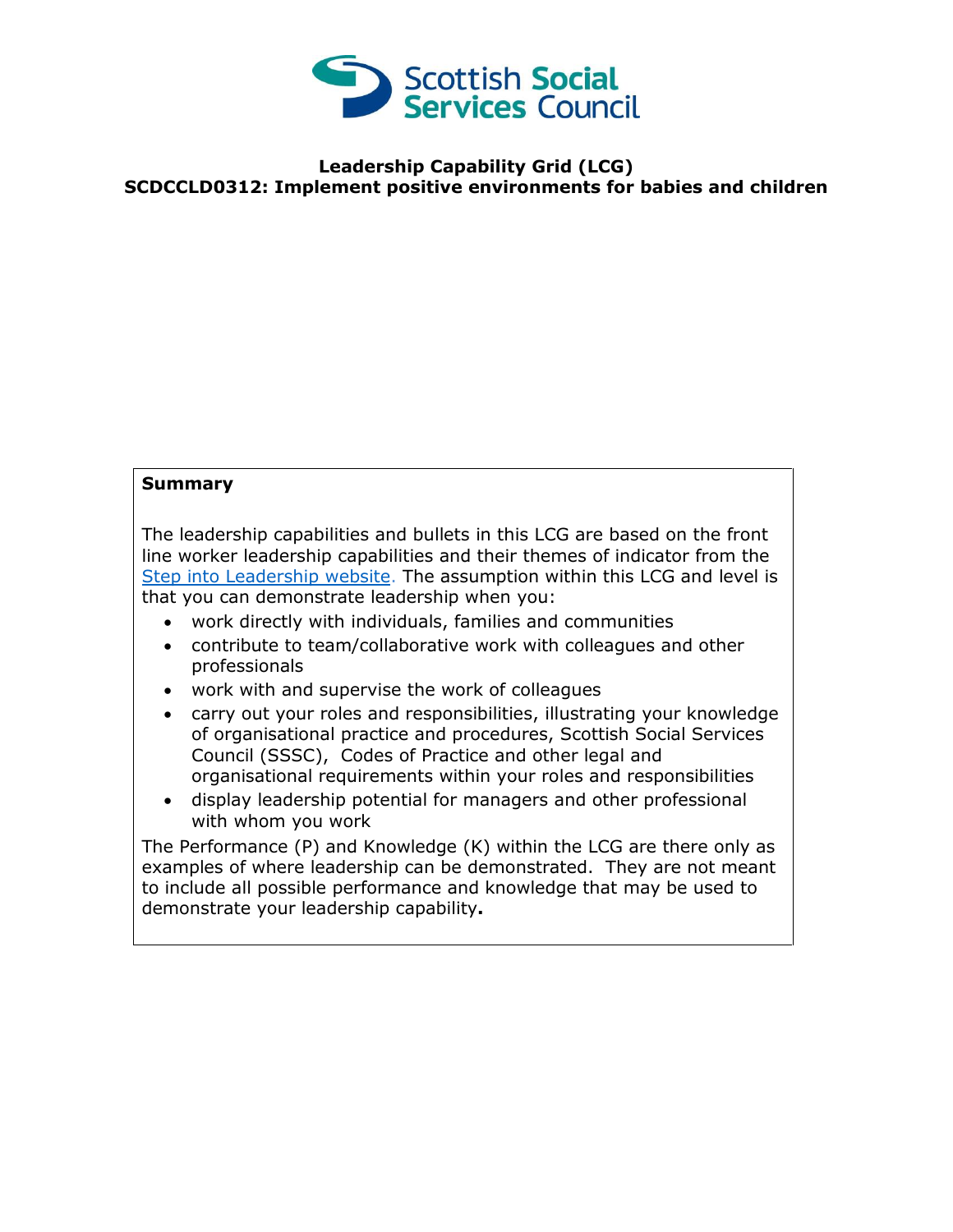

## **Leadership Capability Grid (LCG) SCDCCLD0312: Implement positive environments for babies and children**

| Leadership<br>capabilities         | When implementing positive environments for babies and children you<br>can demonstrate leadership capabilities by:                                                                                                                                                                                                                                                                                                                                                   |
|------------------------------------|----------------------------------------------------------------------------------------------------------------------------------------------------------------------------------------------------------------------------------------------------------------------------------------------------------------------------------------------------------------------------------------------------------------------------------------------------------------------|
| <b>Vision</b>                      | Providing a vision for those with whom you work and your organisation when<br>you:<br>• See how best to make a difference when providing active support<br>$(P12, 13, 14, 15, 34, 36; K2, 11, 16, 25, 27, 41)$                                                                                                                                                                                                                                                       |
|                                    | Communicate and promote ownership of the vision when working with<br>others $(P12, 13, 14, 15, 34; K2, 26, 17)$ and when recording and reporting<br>(P37, 38; K35, 36, 37)<br>Promote social service values through active participation and<br>$\bullet$                                                                                                                                                                                                            |
|                                    | personalisation (P12,14,24,29; K1-3, 11,13,16-20,28-30) and when<br>recording and reporting (P36-38; K 32-34)                                                                                                                                                                                                                                                                                                                                                        |
|                                    | See the bigger picture when demonstrating knowledge and practice of<br>organisational, local and national policies and procedures (P23,24,25,38; K)<br>6,8,9,35,36,37)                                                                                                                                                                                                                                                                                               |
| Self-                              | Displaying self leadership when you:                                                                                                                                                                                                                                                                                                                                                                                                                                 |
| leadership                         | • Demonstrate and adapt leadership in response to changing needs and<br>preferences (P14,34; K17,20) and overcoming barriers (P29; K28,29,41)<br>Improve own leadership when you seek advice $(P34; K20,28,41)$<br>Take intelligent risks when communicating with difficult, complex and<br>sensitive issues (P23; K15)<br>Demonstrate and promote resilience when adapting practice ( $P34$ ; K41)<br>• Challenge discrimination and oppression $(P14; K1,4,16,18)$ |
|                                    |                                                                                                                                                                                                                                                                                                                                                                                                                                                                      |
| <b>Motivating</b><br>and inspiring | Motivating and inspiring others when you:<br>• Inspire people by personal example $(P12, 13, 14, 34; K16, 17, 41)$<br>• Recognise and value the contribution of others (P12,13,14,15,34,35;<br>K9, 10, 20, 41)<br>Support the creation of a learning and performance culture $(P15,34)$ ;<br>K16, 17, 20, 28, 41)                                                                                                                                                    |
| <b>Empowering</b>                  | Empowering people when you:<br>Enable leadership at all levels (P14,15,34; K8,9.16,17,20,41)<br>$\bullet$<br>Support the creation of a knowledge and management culture by seeking<br>and providing information to enable understanding $(P12, 13, 14, 15, 34)$<br>K16, 17, 25, 27, 28, 41)<br>Promote professional autonomy (P14,34; K16,17,28,41)<br>$\bullet$<br>Involve people in development and improvement (P34; K9,28,41)                                    |